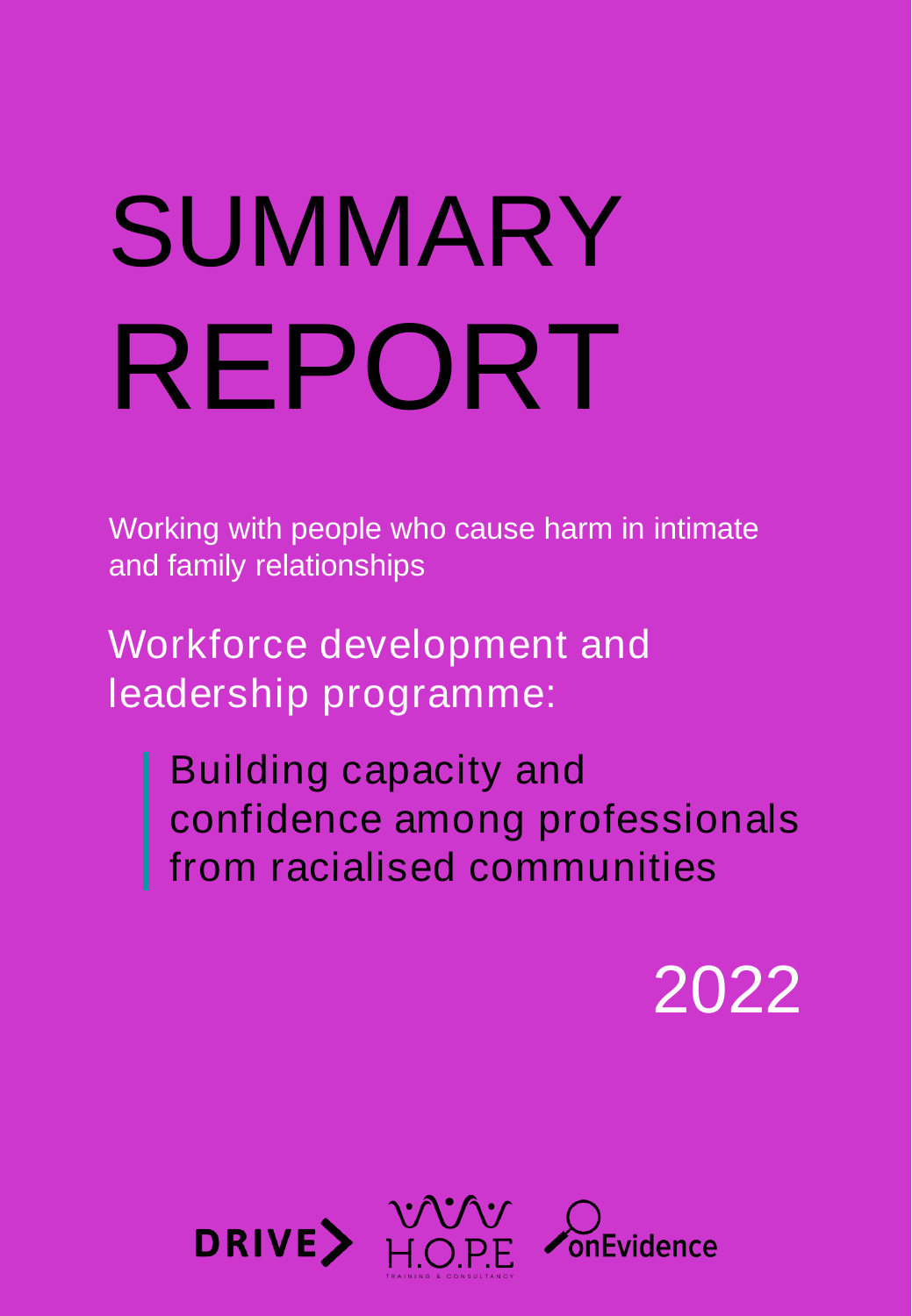#### On behalf of the consortium

We would like to thank Rachel Ozanne and Kyla Kirkpatrick for their valuable support and guidance throughout. H.O.P.E Training and consortium members are grateful to everyone who participated in this project. Their willingness to share information and expertise helped us immensely in forming a picture of the current landscape, thus allowing us to draw recommendations (page 10).

#### **Disclaimer**

This summary report represents the opinions of the authors and is the product of professional research. It is not meant to represent the position or opinions of the participating organisations or their Members, nor the official position of any staff members.

This report (including any enclosures and attachments) has been prepared for the exclusive use and benefit of the addressee(s) and solely for the purpose for which it is provided. Unless we provide express prior written consent, no part of this report should be reproduced, distributed or communicated to any third party. We do not accept any liability if this report is used for an alternative purpose from which it is intended, nor to any third party in respect of this report.

### A note on language

Throughout this report we have referred to those from 'racialised' communities. The term 'racialised' refers to anyone who is discriminated against for their race or ethnicity, where ethnicity encompasses factors such as the nationality, religion, language and traditions of a particular group.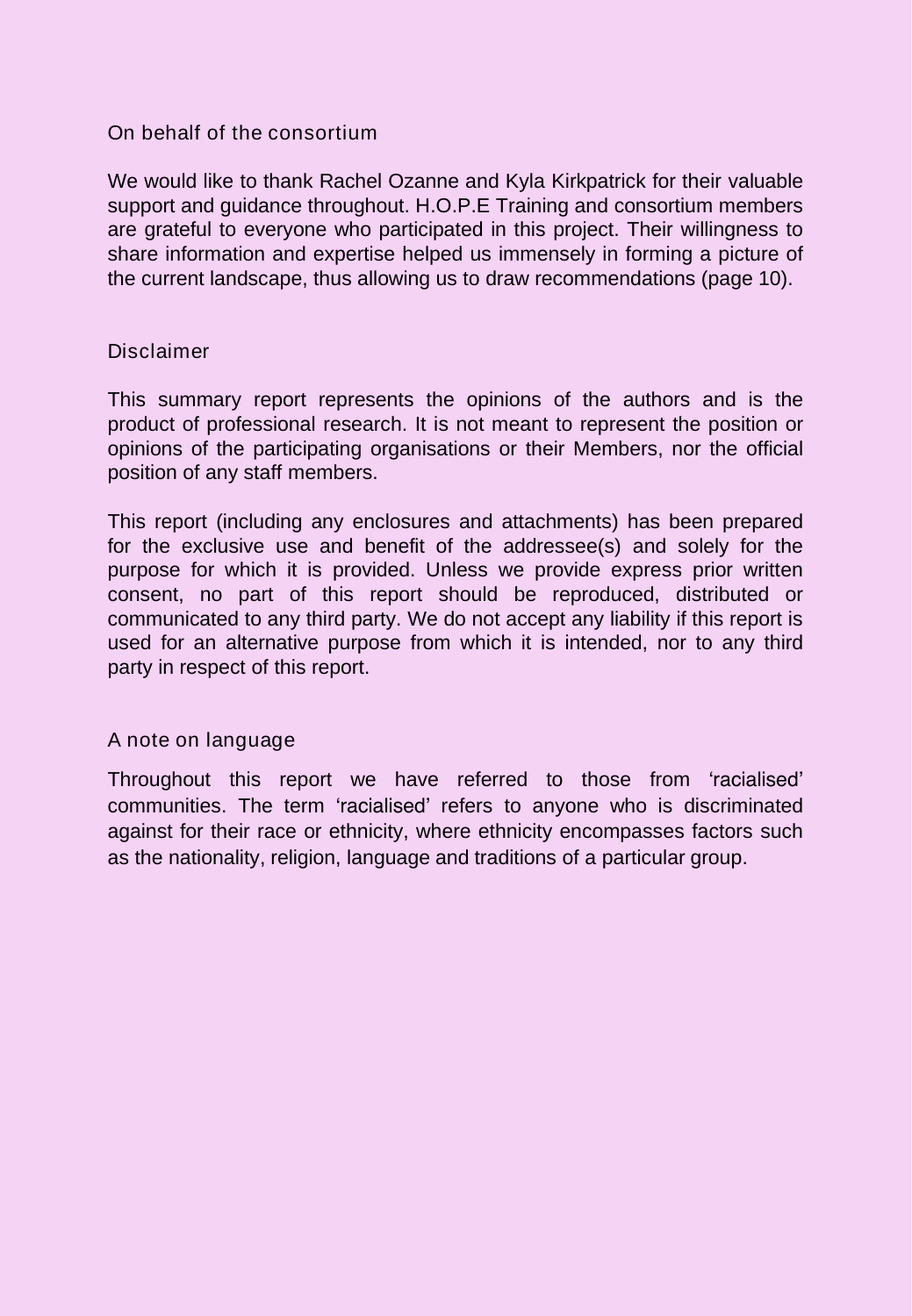**Mentoring** and coaching are something I'm interested in; we need role models. "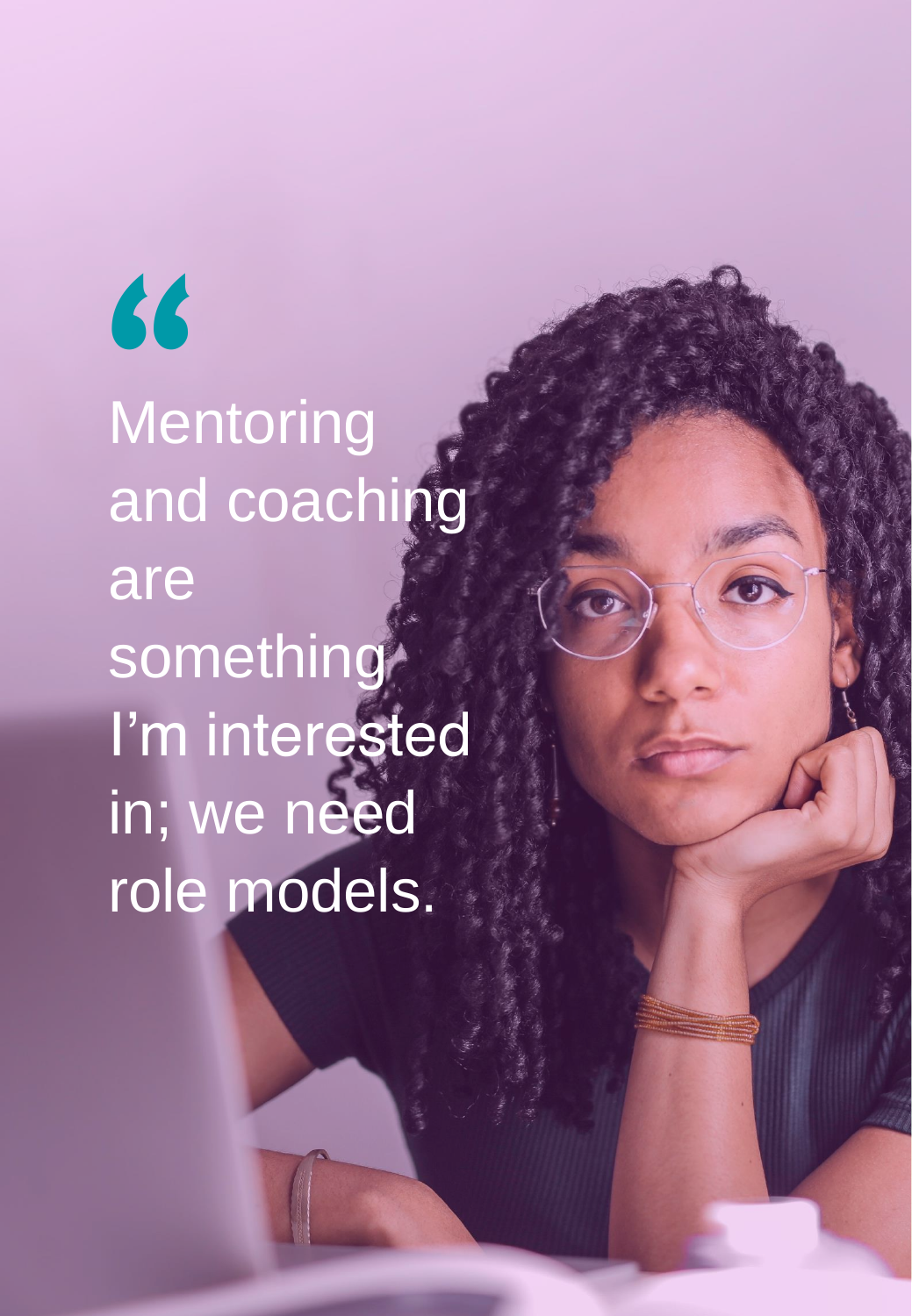"As a Consortium we are delighted to publish this report, which highlights the extent of workforce experiences impacting people from racialised communities who work with those using harmful behaviours.

The staff we consulted told us that they are not experiencing fair and equal progression opportunities in the workplace and have barriers imposed upon them in their career, while the sector leaders we spoke to told us they wanted to do more for their staff and understood the need for radical and lasting change.

As a consortium we want to see staff feel supported, not isolated, and to see frontline VAWG organisations create greater equity across systems and organisations employing them.

This report stresses the importance of the views of staff from racialised communities working with those using harmful behaviours.

We need to ensure measures tackling racism across VAWG structures are in place for all staff."

> MEENA KUMARI SARAH WIGLEY NATASHA BROOMFIELD REID JODIE DAS ANNIE GIBBS IMRAN MANZOOR H.O.P.E. CONSORTIUM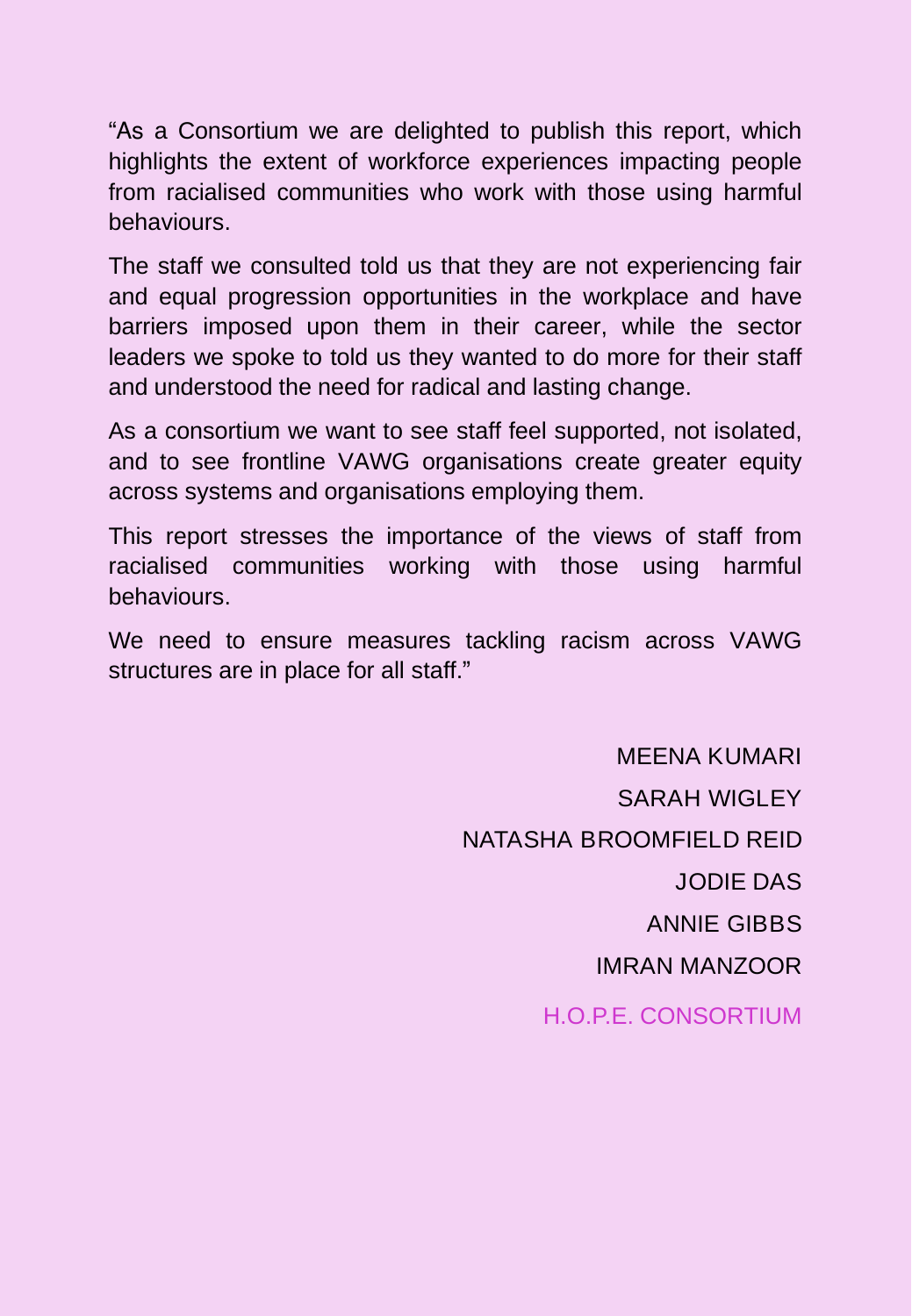# **Contents**

| Summary report snapshot  |  |
|--------------------------|--|
| <b>Executive summary</b> |  |
| Headline findings        |  |
| <b>Recommendations</b>   |  |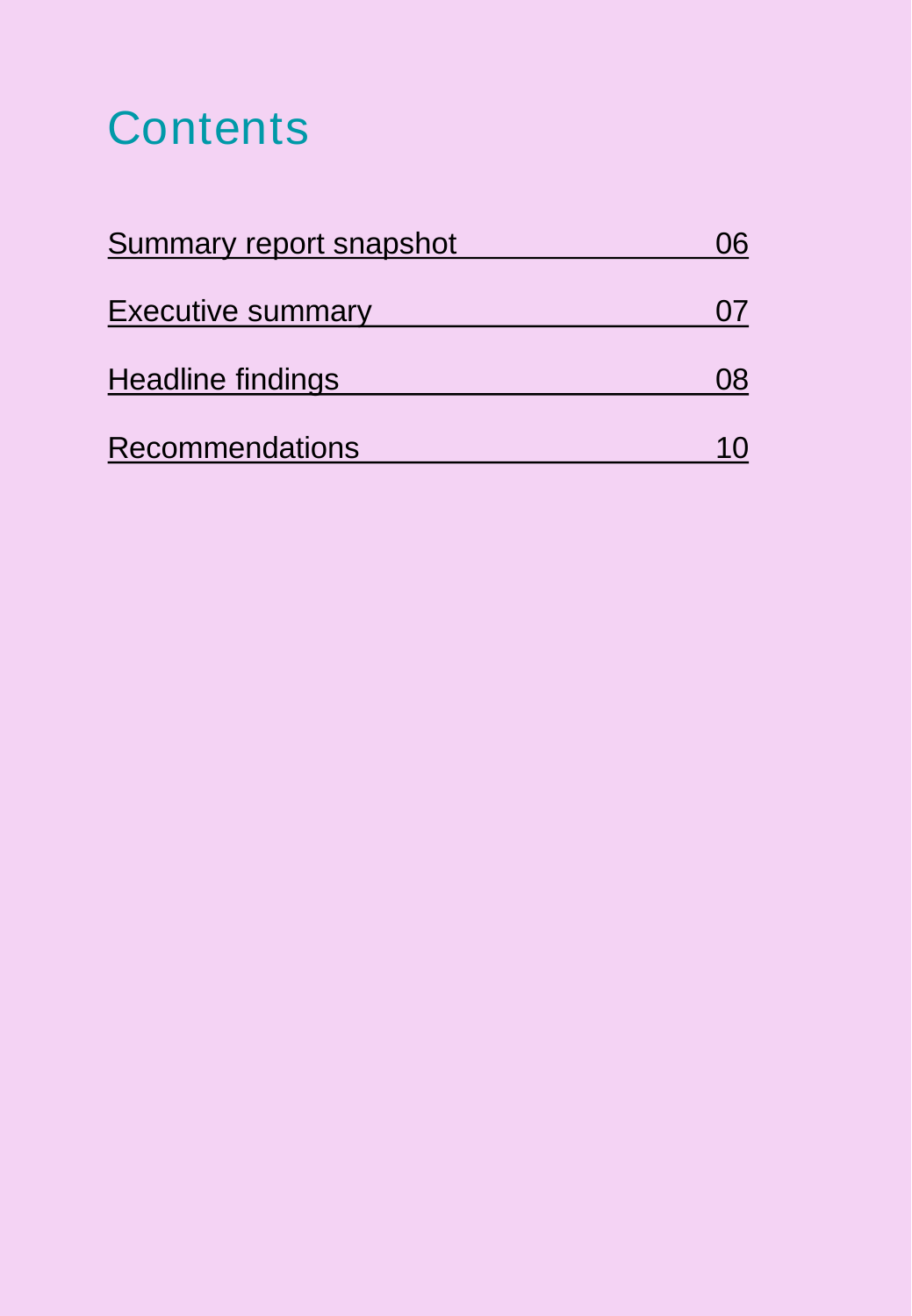<span id="page-5-0"></span>Summary report snapshot

**Workforce** development and leadership

**Building** capacity and confidence among professionals from racialised communities working with people who cause harm in intimate and family relationships

H.O.P.E. and Consortium members consulted with 47 frontline staff and 45 sector leaders from October to December 2021

Largest ethnic groups among staff were Asian/Asian British Indian (25%) and Black/Black British Caribbean (23%). For sector leaders, the largest ethnic groups were White British (58%), White Other (9%) and Asian/Asian Indian (9%)

Emerging key themes from staff consultation were institutional racism, equality, diversity and inclusion, and feelings of isolation

Recommendations were pilot leadership programme for staff fom racialised communities supporting perpetrators of domestic abuse, and development training courses for senior managers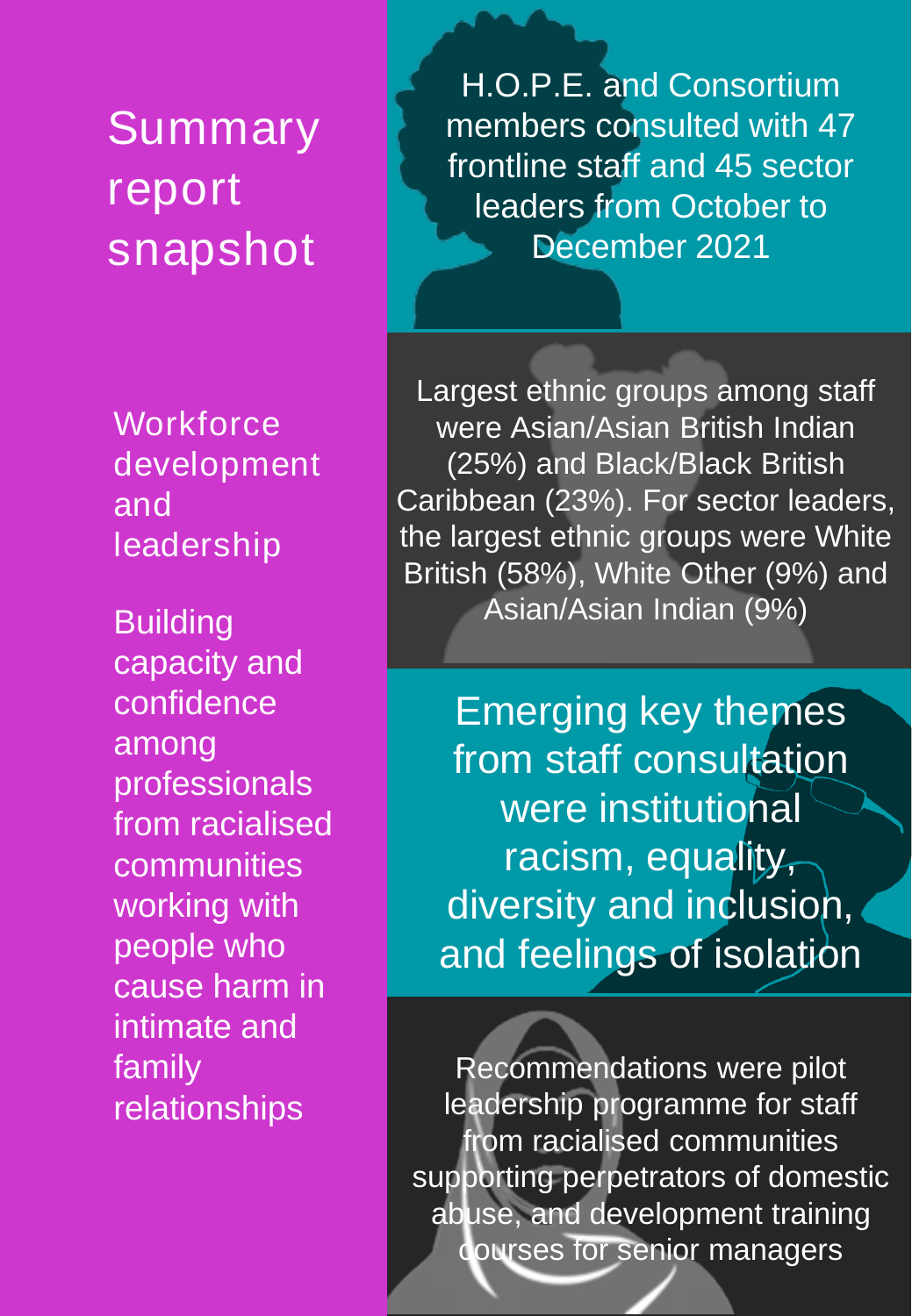# <span id="page-6-0"></span>Executive summary

H.O.P.E Training & Consultancy offers high quality training & consultancy in domestic abuse, sexual violence and abuse and, safeguarding.

H.O.P.E and its consortium members were commissioned to seek the views of sector leaders and staff from racialised communities to inform the design of a workforce development and leadership programme to build capacity and confidence amongst professionals from racialised communities working with those causing harm in intimate and family relationships.



The data collected in both studies was analysed using Interpretative Phenomenological Analysis (IPA).

During the analysis, [onEvidence](https://onevidence.co.uk/) Ltd., an independent research consultancy, repeatedly read and reviewed interview data to aid familiarisation and made a note of important areas. Following further readings, these notes were coded into emergent themes. Finally, relationships between themes were identified and these were arranged into superordinate and sub-themes.

In Study 1 (staff focus groups and interviews), we identified three superordinate themes: (1) Institutional racism, (2) Equality, diversity and inclusion, and (3) Feelings of isolation.

In Study 2 (sector leader focus groups and interviews), we identified two superordinate themes: (1) misunderstanding of the term privilege, and (2) equality, diversity and inclusion.

These findings led us to make the following recommendations:

- 1. Pilot Leadership program for staff from racialised communities
- 2. Pilot development courses for sector leaders
- 3. Develop a support network & action learning
- 4. Evaluate and share findings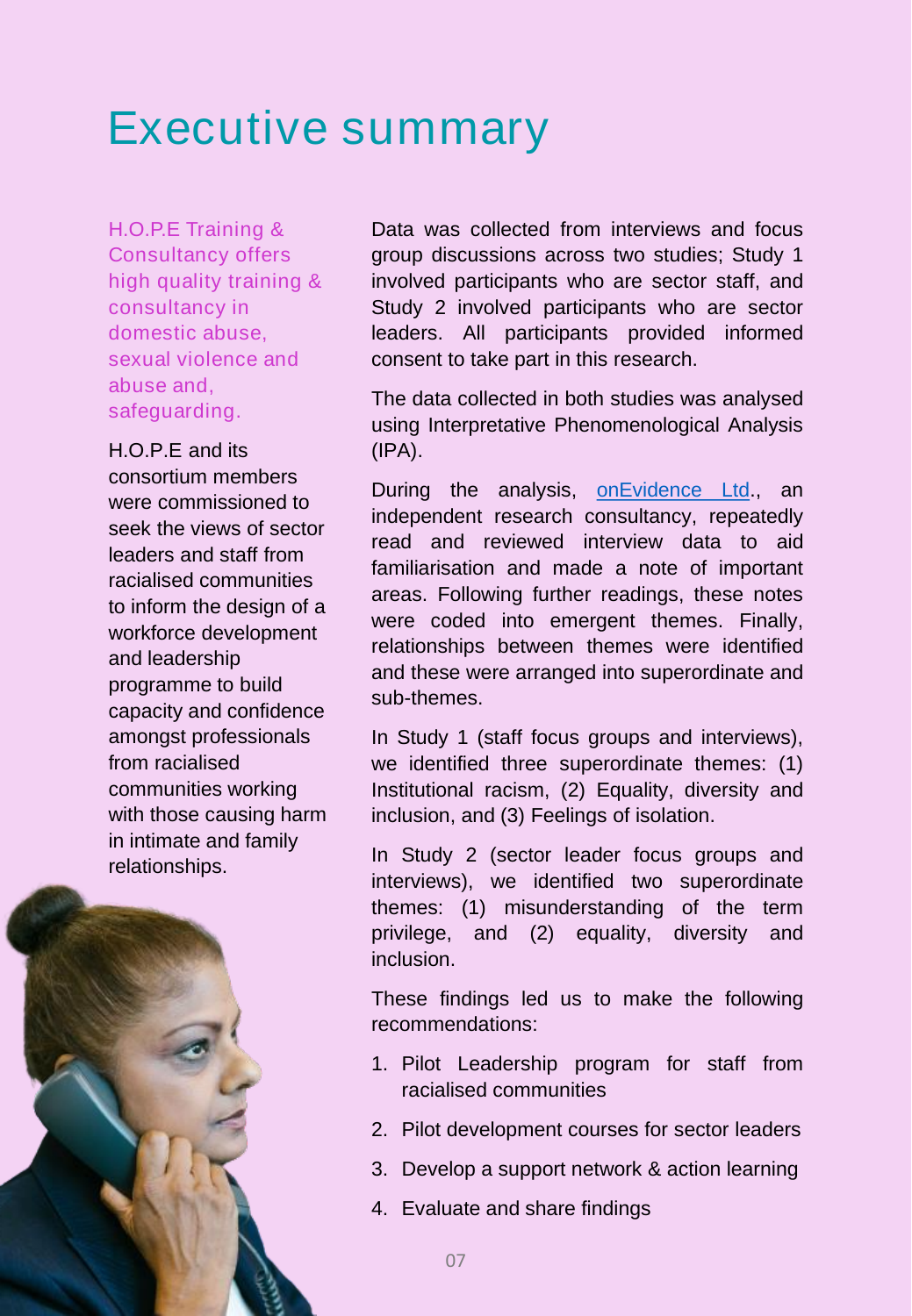# <span id="page-7-0"></span>Headline findings

# Study 1. Staff interviews and focus groups

| <b>Superordinate theme</b>                               | <b>Subordinate themes</b>                                          | <b>Keywords and issues</b>                                                                                                                                             |
|----------------------------------------------------------|--------------------------------------------------------------------|------------------------------------------------------------------------------------------------------------------------------------------------------------------------|
| <b>INSTITUTIONAL</b><br>1.<br><b>RACISM</b>              | 1.1 Impact on<br>mental health<br>1.2 Getting support              | Organisational culture.<br>Lack of support. Worry<br>about raising issues with<br>senior staff. Impact.<br>Mental health.<br>Aspirations. Development.<br>Progression. |
| <b>EQUALITY, DIVERSITY</b><br>2.<br><b>AND INCLUSION</b> | 2.1 Black Lives<br>Matter<br>2.2 Tokenism                          | George Floyd. BLM. Tick-<br>box. Lumping. White.<br>Senior team buy-in.                                                                                                |
| <b>FEELINGS OF</b><br>3.<br><b>ISOLATION</b>             | 3.1 Impact on<br>aspirations<br>3.2 Need for<br>meaningful support | Lack of support.<br>Opportunities for<br>development. Fear of<br>speaking out. Frustration.<br>Resignation. Considering<br>leaving.                                    |

| Table 1. Summary of Superordinate and Subordinate Themes |  |  |
|----------------------------------------------------------|--|--|
|----------------------------------------------------------|--|--|

Staff participants were asked to respond to the following questions:

- 1. What do you think are your organisation's aspirations for you and how this might be impacted by race, age and gender?
- 2. What is the current culture / ethos within your organisation in regard of leadership and development?
- 3. What type of support do you have access to in order for you to do your role effectively and feel supported?
- 4. What would you like to see included within a leadership and development programme aimed at staff from racialised communities?

Findings capture the experiences and perspectives among staff in the domestic abuse sector and other voluntary and statutory sectors. In their responses to the questions, we identified three superordinate themes from the focus groups and interviews: (1) Institutional racism, (2) Equality, diversity and inclusion, and (3) Feelings of isolation.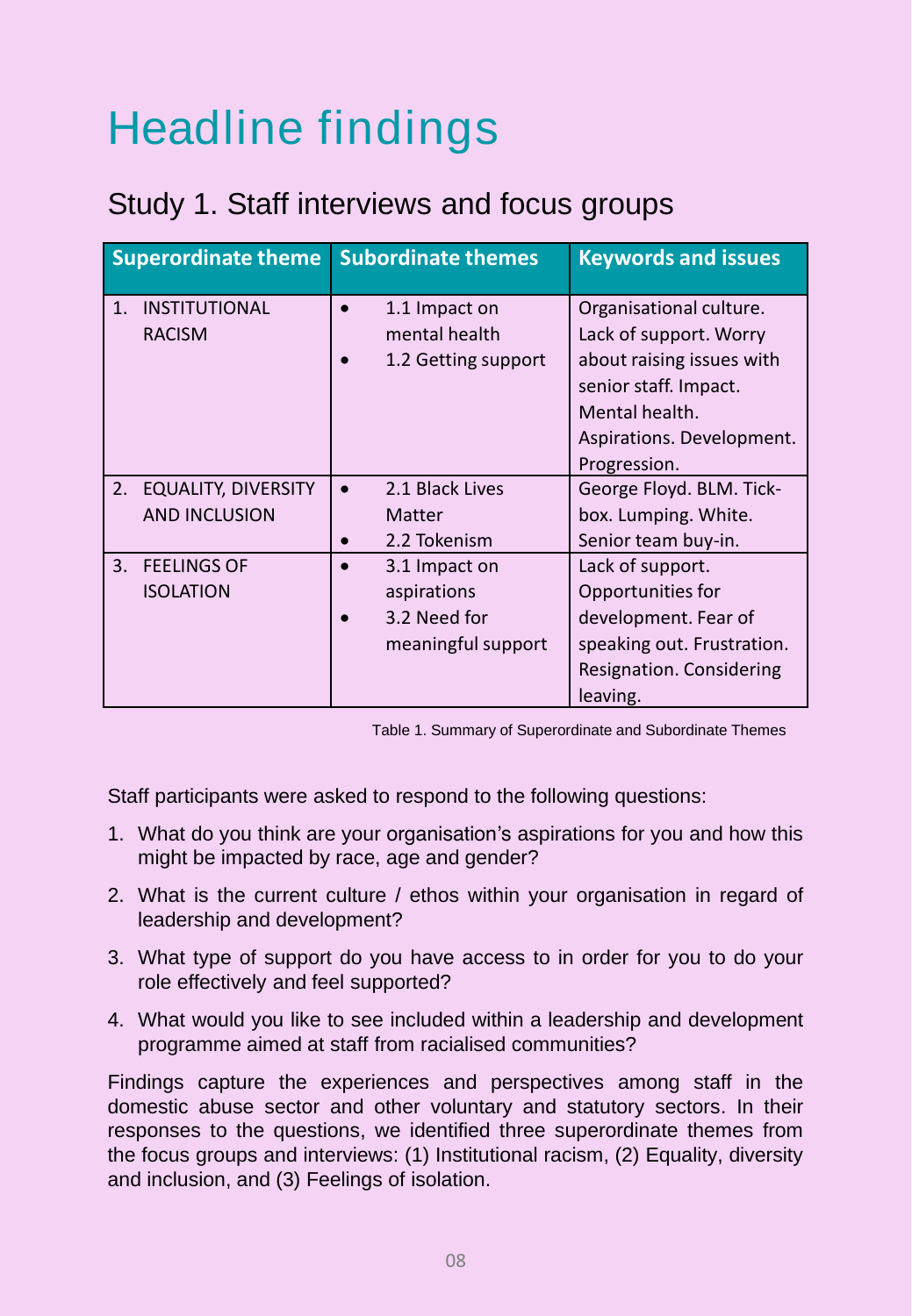# Study 2. Leader focus groups and interviews

| <b>Superordinate theme</b>                                              | <b>Subordinate themes</b>                                                                                                                                   | <b>Keywords and issues</b>                                             |
|-------------------------------------------------------------------------|-------------------------------------------------------------------------------------------------------------------------------------------------------------|------------------------------------------------------------------------|
| <b>MISUNDERSTANDING</b><br>1 <sub>1</sub><br>OF THE TERM<br>'PRIVILEGE' |                                                                                                                                                             | Guarded. Defensive.                                                    |
| <b>EQUALITY, DIVERSITY</b><br>2.<br><b>AND INCLUSION</b>                | 2.1 Recruitment<br>$\bullet$<br>2.2 Training<br>$\bullet$<br>2.3 Need for<br>$\bullet$<br>additional support<br>for staff from<br>racialised<br>communities | Racism. BLM Movement.<br>Need to be proactive.<br>Education. Training. |

Table 2. Summary of Superordinate and Subordinate Themes

Sector leader participants were asked to discuss the following questions:

- 1. Understanding your own privilege\* how have you acknowledged this in your practice, how do you share your privilege?
- 2. How do you develop and manage the organisational culture and ethos to ensure staff from racialised communities are able to meet their potential?
- 3. What leadership programmes have you put in place and in what way do they address the needs of staff from racialised communities?
- 4. How has your organisation enhanced learning and practice to remove bias in interactions, service delivery, communication and working with others?

Findings capture the experiences, perspectives, opinions and ideas from leaders in the domestic abuse sector and other voluntary and statutory sectors. In response to the research questions, we identified two superordinate themes: (1) misunderstanding of the term privilege, and (2) equality, diversity and inclusion.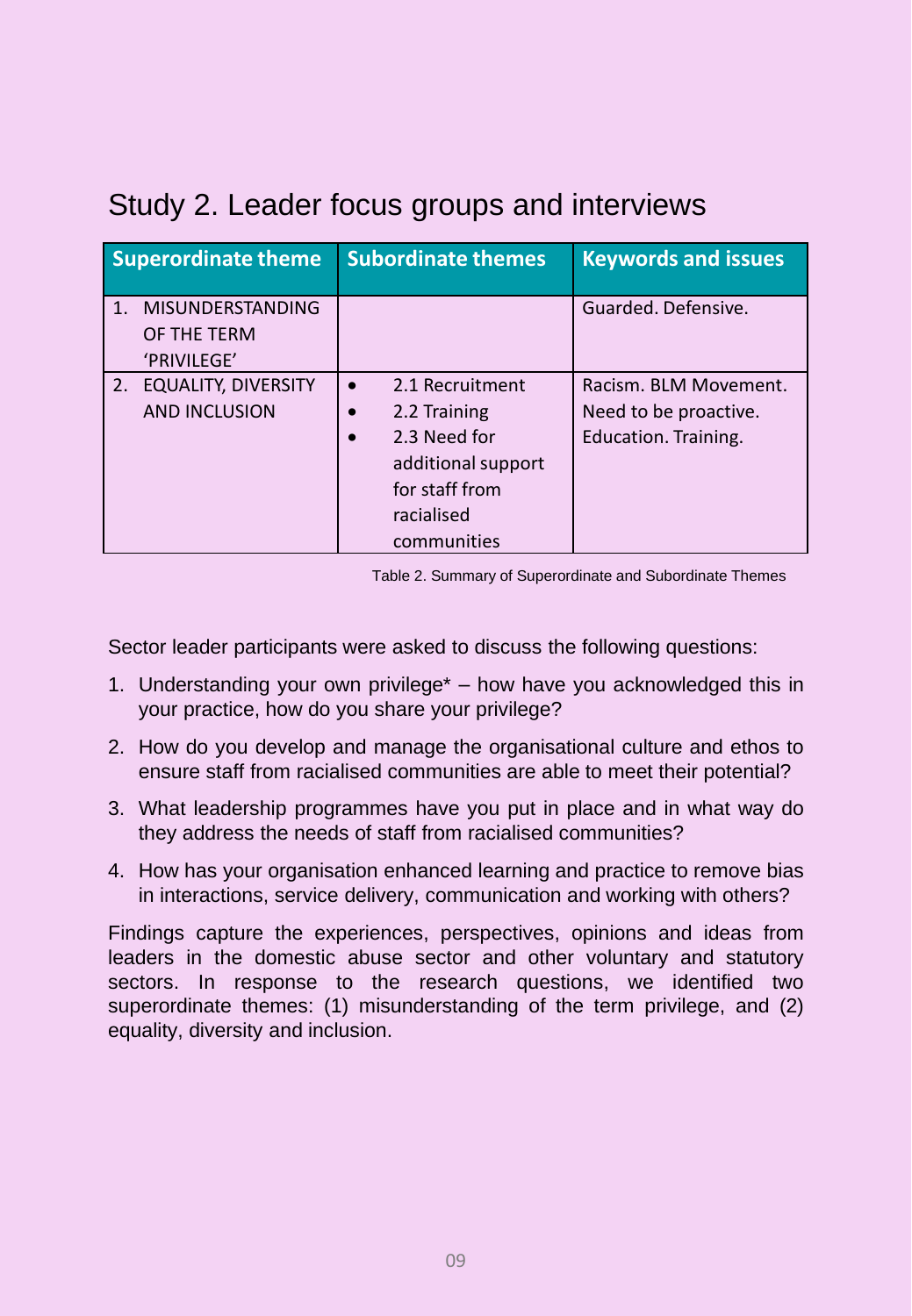# <span id="page-9-0"></span>Recommendations

#### 1 Pilot Leadership program for staff from racialised communities

Invest in high quality, equitable learning and development opportunities for staff working with perpetrators of domestic abuse who want to develop into leadership roles. This 10-week leadership program (30 hours) will include group work, reflective sessions, expert presentations and coaching sessions. The design and delivery of this program will cover, but not limited to a range of core and emerging topics.

## Develop a support<br>
network & action learning<br>
Evaluate and Develop a support network & action learning

This program would identify, develop and support a network of staff and sector leaders enabling them to be brought together (virtually) to discuss challenges, current learning and proactively take theory into practice.

Offer the opportunity for staff and sector leaders to access Action Learning Sets enabling participants to agree terms of future facilitation and define how this approach can be embedded as part of an ongoing support network.

#### 2 Pilot development courses for sector **leaders**

Invest in high quality, equitable learning and development opportunities for sector leaders leading VAWG services focusing on perpetrators interventions.

These 6 individual stand-alone sessions allowing sector leaders to develop their knowledge and skills, will promote critical reflection in relation to current practice will a vision to moving forward. The design and delivery of this program will cover, but not limited to a range of core and

## 4 Evaluate and share findings

Outcomes and Outputs from the pilot will be incapsulated within a final report. This will include but not be limited to a pre, mid and post evaluation, 121 interviews with participants (selected at random) to give feedback and an online show case event.